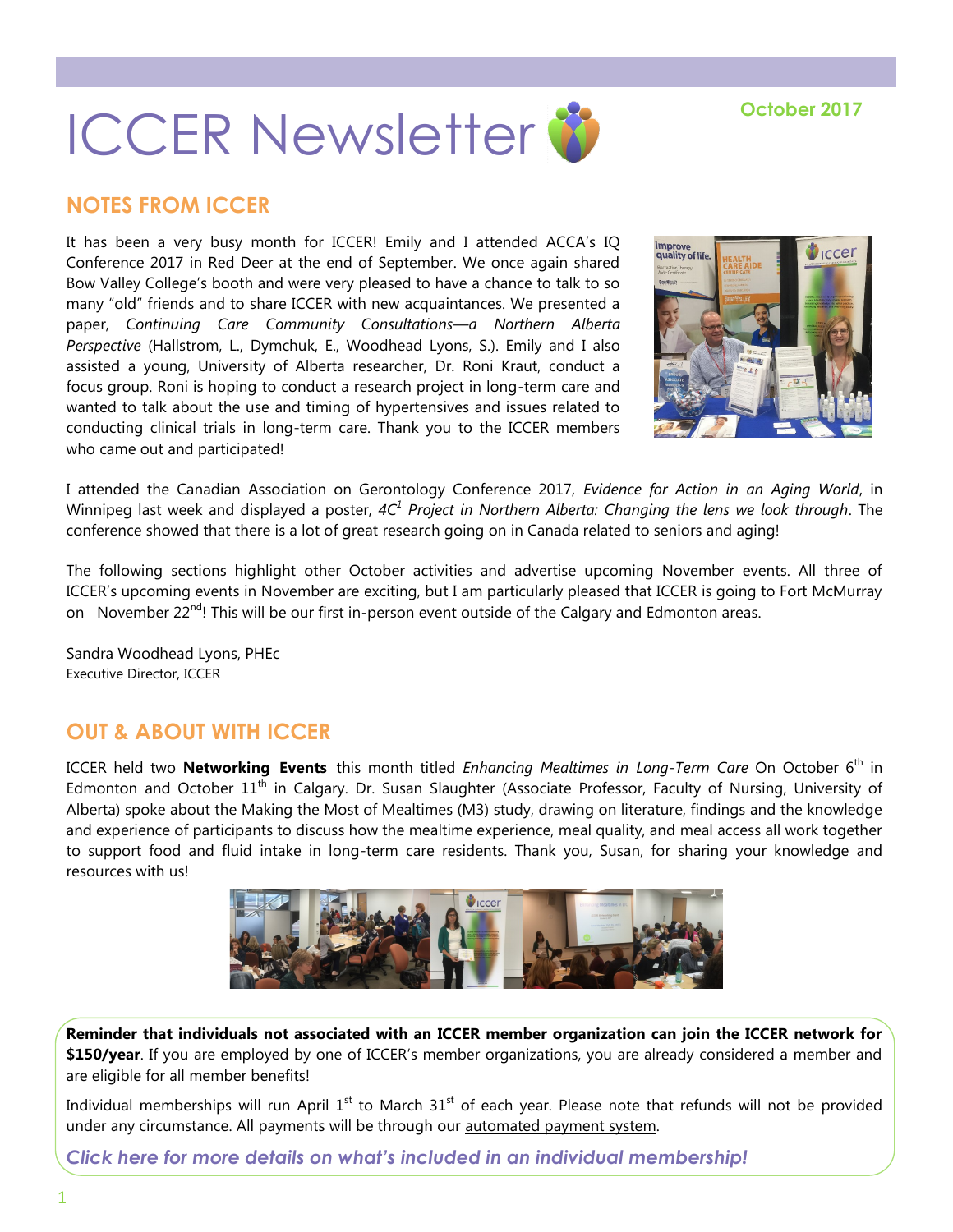## **OUT & ABOUT WITH ICCER CONT'D**

Representatives from ICCER member organizations participated in **Collaborative Practice Discussions** in Calgary on October 12<sup>th</sup> and Edmonton on October 17<sup>th</sup> to discuss issues related to the roles of Health Care Aides in continuing care. We were joined by Deka Ahmed, Health Human Resource Analyst, Alberta Health. Thank you to all of those who participated in these great sessions!

## **UPCOMING EVENTS**

**ICCER is partnering with** *[Room 217 Foundation](https://www.room217.ca/)* **and the** *[Winspear Centre](https://www.winspearcentre.com/wins-home?view=featured)* **to offer the 2017 Music Care Conference (MCC) in Edmonton on Monday, November 6th!** 

MCC is a one day conference bringing together care partners interested in the role music has in quality of living and care. The 2017 Conference will explore the effects of music and the arts on health and wellness.

## **SIGN-UP FOR FUTURE EVENT INVITATIONS!**

If you would like to receive future email invitations to ICCER events, **click on the link below** to be added to our distribution list!

**[Click here to subscribe!](https://visitor.r20.constantcontact.com/manage/optin?v=001MqUcqqvjwLD850nipaor0HtdI1Y9d8ED2u9ivDzRV7Gp5uTyf2p54vfsufOQXL7BcGZnnLM-9yRAw3TIqncd_CNV4yZzfE9gE8XUs-KE6So%3D)**

MCC is for anyone who wants to learn more about the role music plays in care, including healthcare providers, family/volunteer caregivers, care receivers, musicians, faith-based and community agencies and students.

#### **Registration now open! \$149 Regular \$89 Students & Seniors Group rates of 5 or more available!**

## *[Click here to go to the Conference website!](https://www.musiccareconference.ca/)*

# **#MCCAlberta2017**

### **Falls Prevention in Continuing Care and the Community**

November is Falls Prevention Month across Canada and ICCER is partnering with the *[Injury Prevention Centre](http://findingbalancealberta.ca/)* to offer a *FREE* education session on **Wednesday, November 15th**! Join us as we discuss fall prevention issues and the latest research.

Topics and speakers for the day include:

- *Technological Revolution: Falls & Injury Prevention*—Emily Post (Provincial Lead, Practice Development, Community, Seniors, Addictions & Mental Health, AHS)
- Falls Risk Management Strategy: What do I need to know? Jodie Breadner (AHS)
- *Physical Literacy*—Andrea Kitchen
- *Concussions in Seniors*—Dr. Wasif Hussain (University of Alberta)
- *Piloting a Falls Strategy at St. Marguerite Manor* Karen Lavalley (AHS)

**Speakers will be presenting from both Edmonton Clinic Health Academy and the Faculty of Rehab Medicine, U of A Calgary Campus. Registration is now full at ECHA (wait list available) with limited seating left at our Calgary site! Registration is also available to join this session remotely via video/teleconference on the VC Scheduler.**

*[Click here for more information and to register for this event!](http://events.constantcontact.com/register/event?llr=hnncpkfab&oeidk=a07eeopzffb1f8b9f48)*

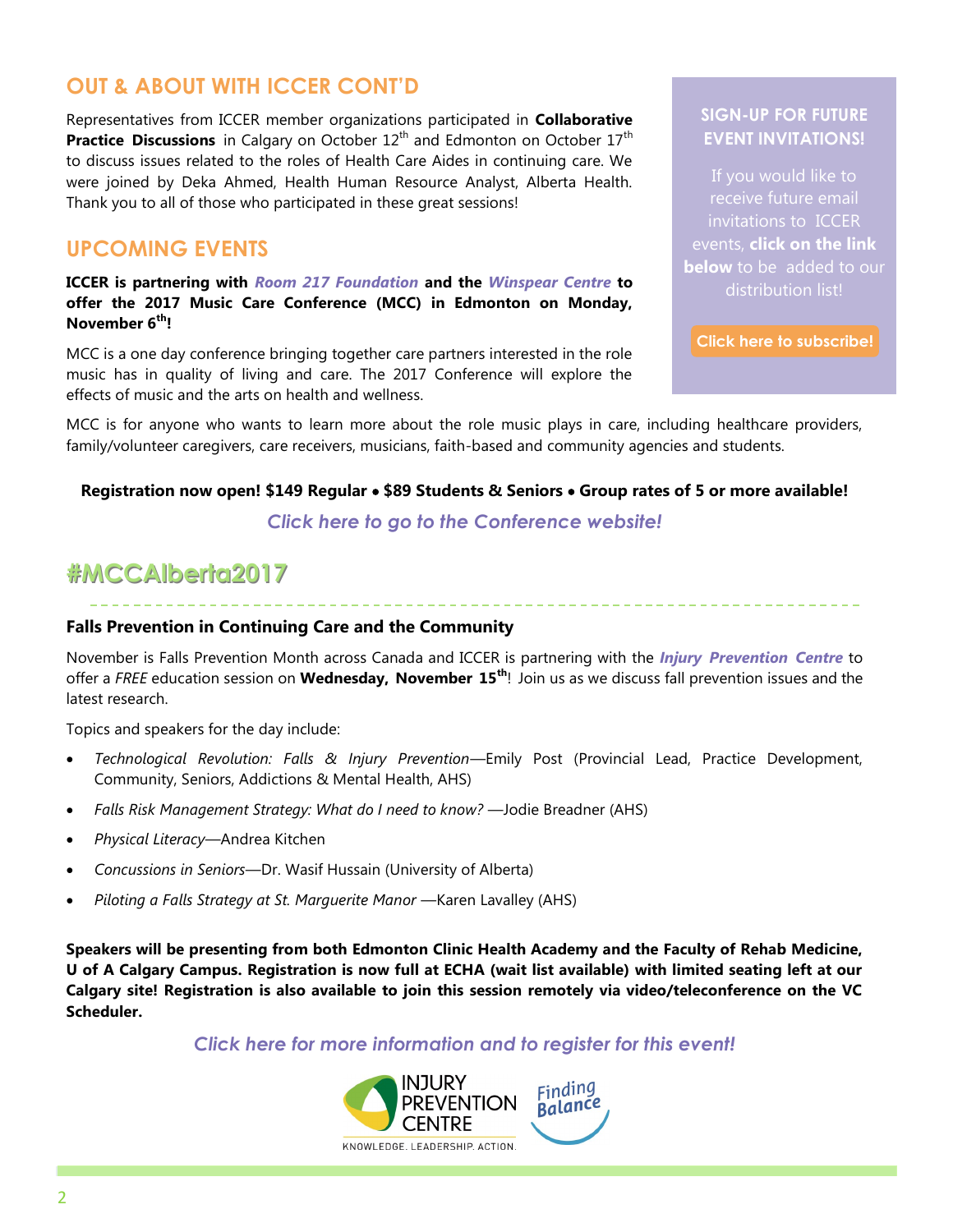# **UPCOMING EVENTS CONT'D**

#### **Communication Tools to Enhance Care**

ICCER will be in Fort McMurray on **November 22nd**! ICCER member **[Keyano College](http://www.keyano.ca/)** is hosting us for a one-day workshop where we will explore various approaches to communicating with individuals with responsive behaviours and other communication barriers.



**Participants will take away at least 2-3 easily implementable ideas for improving their communication with residents/family members**. They will be able to share their new knowledge with colleagues, coworkers, and family caregivers to help them improve their communication skills.

This session will be led by Mark Marcynuk (BSc Physical Therapy; Erickson Certified Professional Coach; International Coaching Federation Professional Certified Coach; Conversational Intelligence Core Skills Coach) and Sandra Woodhead Lyons (BSc HEc, PHEc, Executive Director, ICCER).



*Who should attend?* All members of care/support teams, including Administrators, Managers, Best Practice Leads, Health Care Aides, Community Service Workers, family caregivers, faculty members and students.

This session is *FREE* for staff, faculty, and students of Keyano College as well as other ICCER members. A \$150 registration fee is required for non-ICCER members to attend.

## *[Click here for more information and to register for this workshop!](http://events.constantcontact.com/register/event?llr=hnncpkfab&oeidk=a07eeojjowvb774af59)*

ICCER would like to thank the following for sponsoring this session:



COLLEGE OF **LICENSED PRACTICAL NURSES** OF ALBERTA

**UNIVERSITY OF ALBERTA** ALBERTA CENTRE FOR SUSTAINABLE **RURAL COMMUNITIES** 



## **SAVE THE DATE!**

#### **Responsive Behaviours Symposium 2018 with Kim Barthel**

ICCER and the *[Complex Needs Initiative](http://www.albertahealthservices.ca/info/Page9213.aspx)* are excited to host the Responsive Behaviours Symposium on **February 15, 2018** with Kim Barthel! Kim has over 30 years of experience in the field of occupational therapy and has worked with individuals with a spectrum of neurological and developmental disabilities. The Symposium will be held inperson at South Health Campus in Calgary with videoconference sites available elsewhere. *More information to come!*

#### **Walk with Me 2018**

*[Walk with Me: Changing the Culture of Aging in Canada](http://www.the-ria.ca/walkwithme/)* is a biennial conference that brings together older adults/residents, care partners, educators, policy makers, students and researchers from all over the country to learn with and from each other about how to enhance the journey of aging across the continuum of care and community living. The conference will be held on **March 5-6, 2018** in **Niagara Falls, ON**. The opening keynote will be Ashton Applewhite, Anti-ageism Activist, Author of "This Chair Rocks" and a TED2017 mainstage speaker. Ashton Applewhite is a leading voice in an emerging movement dedicated to dismantling ageism and making age a criterion for diversity. **Registration is now open! Early bird rates available until January 15, 2018.**